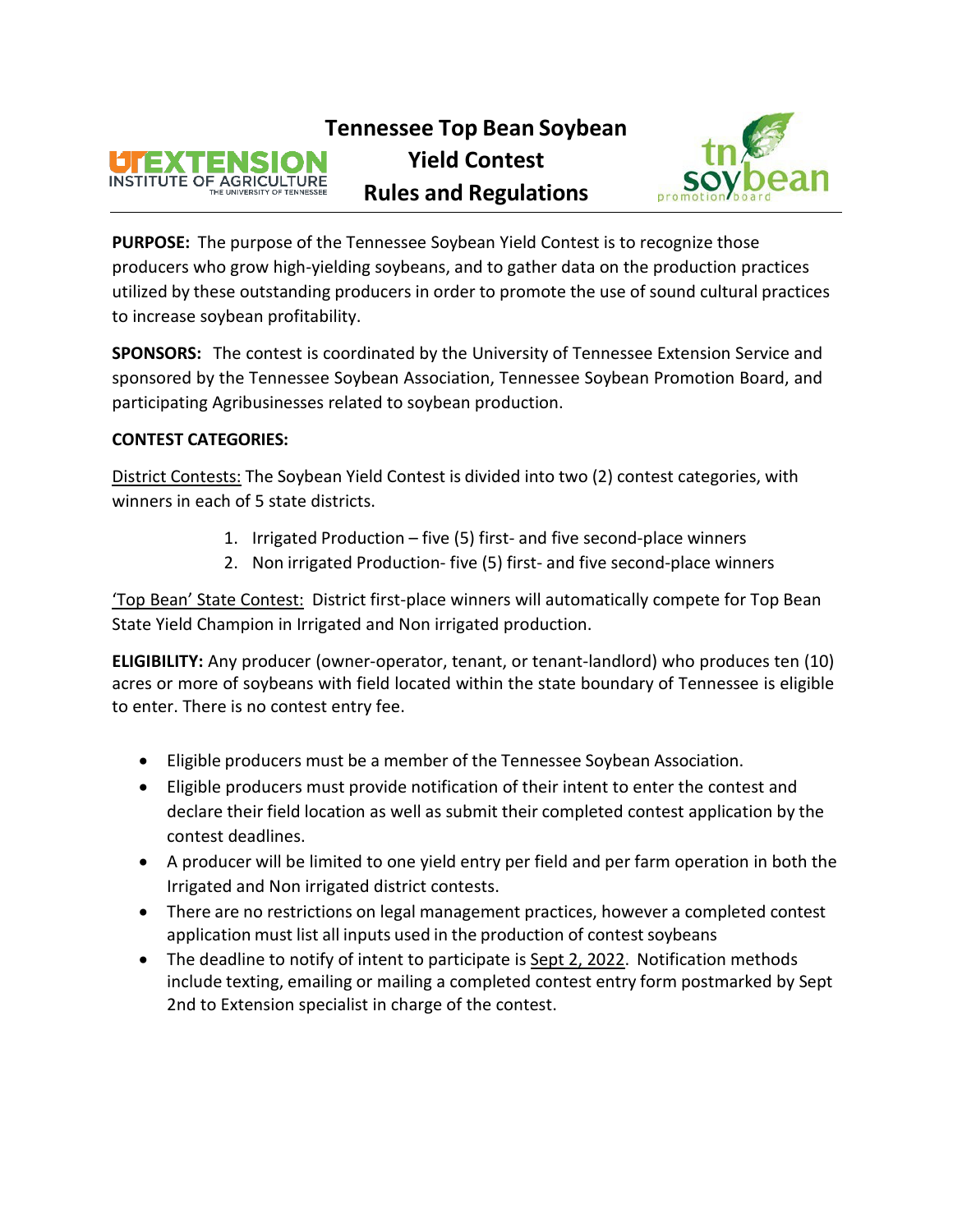- Final complete contest paperwork must be received by the State Soybean Contest Committee on or before December 9, 2022. A completed entry must include Forms A (Contest Field Measurement), B (Yield Certification) and C (Production Practices and Inputs) and a copy of the certified scale weigh ticket or Form D whichever is applicable. All forms must be filled out in their entirety to be accepted.
- Make copies of each entry for your own records.
- Completed contest paperwork will be collected by Mr. Ryan Blair, Extension Area Grain Specialist, West TN Research and Education Center, Jackson, TN 38301. Upon receipt of applications, the grower and agent will be notified that the application has been received.

# **FIELD AND YIELD MEASUREMENTS:**

A contest field must be at least ten (10) continuous acres with a minimum of three (3) acres harvested for the contest. Field measurements and yield determination must be made under the supervision of the County Agricultural Extension Agent or their designated representative(s). The field or field portion harvested for contest must be one contiguous area, preferably with four straight sides unless the entire field is included in the harvested area. All sides must be measured to the nearest inch or tenth of a foot. For convenience, the contest area may be measured after it has been harvested. GPS-measured acreage will not be accepted.

Plot width will be measured from the first harvested row on the left to the first unharvested row on the right (to ensure the inclusion of the equivalent of one-half the average row width beyond the outside harvested row on each side). All measurements must be made with a steel or fiberglass tape, or measuring wheel. Record each measurement of the contest area in Form A. If a whole field is harvested and entered into the contest, the acreage determination for the whole field will be accepted from the County FSA Office as determined from official USDA aerial photographs. A letter from the County FSA Office verifying the whole field acreage must accompany the entry.

There are two options for determining yield weights: 1) collect harvest area weight in truck and weigh on certified scale thereby obtaining a copy of scale weigh ticket or 2) collect and measure with a calibrated weigh wagon and certify weight on Form D. Harvest yield will be calculated by recording data and calculations on Form B using No. 1 Grade soybean standards of 13% standard moisture and a correction for foreign matter. A signature of the person supervising harvest as well as the contestant's signature is required. There is no recheck requirement for yields of 100 bu/ac or greater.

## **COUNTY COMMITTEE:**

The County Soybean Contest Committee will be under the direction of the County Extension Agent for Agriculture. Other county committee members may be County Extension agents,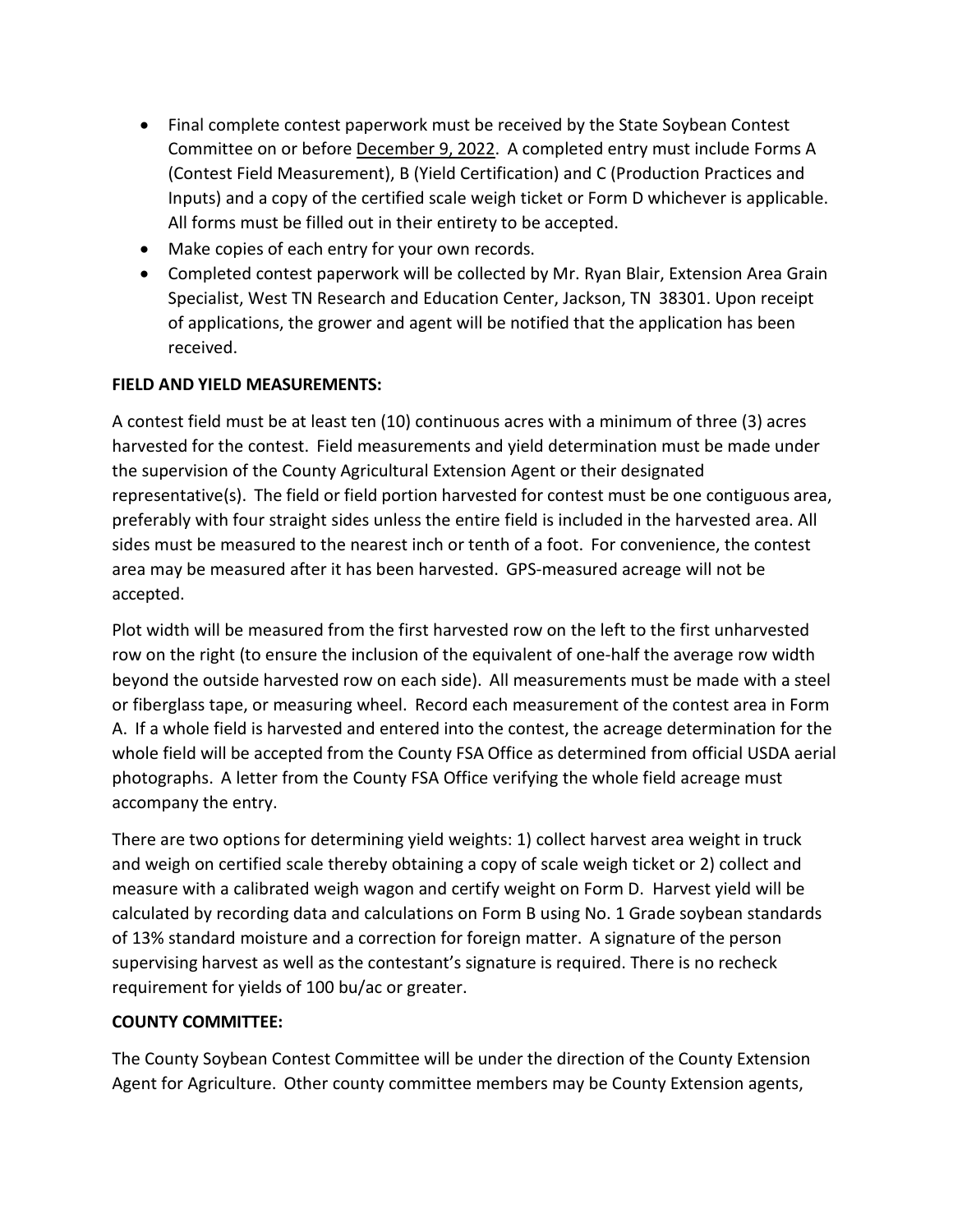Extension specialists, technicians or representatives of agricultural agencies. The County Committee will determine: 1) that the acreage planted meets the minimum requirements 2) the yield entry has been produced within the specifications of the contest rules 3) the weights are made on certified public scales 4) all field measurements and yield computations are accurate, and 5) the completed final results of all applicants are sent to the Chairman of the State Committee.

## **STATE COMMITTEE:**

The State Soybean Contest Committee shall review contest entries and determine winners. The Committee will also have the authority to arbitrate any point of contention that might arise in the administration of this program and their decision will be final. They may make any changes in award value for the contest deemed necessary as dictated by funds. The 2022 State Soybean Contest Committee will consist of the Area Grain Specialist, a Member of the Tennessee Soybean Promotion Council/ Board, and one or more County Agricultural Extension Agents who do not have entries in the contest.

## **YIELD CONTEST AWARDS:**

Awards are sponsored by the Tennessee Soybean Association, Tennessee Soybean Promotion Board and participating soybean agribusinesses under the supervision of the University of Tennessee Extension Service, and may be adjusted due to available funds.

District Yield Awards: The producer with the highest Irrigated or Non irrigated yield per acre in each of the five (5) districts will become eligible to win the Top Bean State Yield Champion award. Each district first place winner will receive a plaque and \$500 in cash. The second place winner will receive a plaque and \$100 in cash. In the event of a district tie, the completed entry received first will be awarded the monetary prize and the other individual will receive an industry sponsored gift pack (gift card, fungicide and/or insecticide products).



District 1 – Northwest TN counties

District 2 – Southwest TN counties

District 3 – North Middle TN countiesfields north of Interstate 40

District 4 – South Middle TN counties fields south of Interstate 40

District 5 – remainder of east TN counties